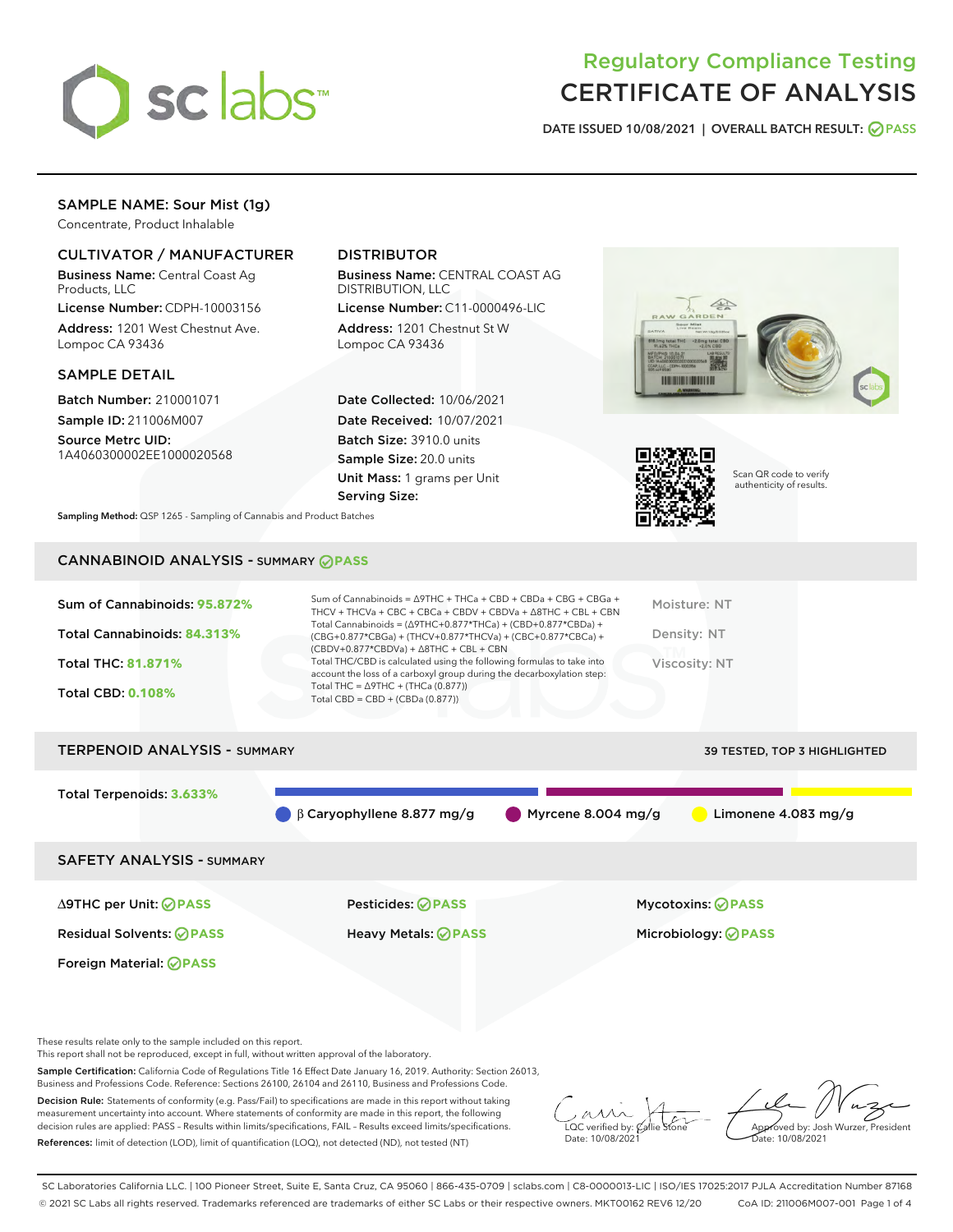



SOUR MIST (1G) | DATE ISSUED 10/08/2021 | OVERALL BATCH RESULT: 0 PASS

#### CANNABINOID TEST RESULTS - 10/08/2021 2 PASS

Tested by high-performance liquid chromatography with diode-array detection (HPLC-DAD). **Method:** QSP 1157 - Analysis of Cannabinoids by HPLC-DAD

#### TOTAL CANNABINOIDS: **84.313%**

Total Cannabinoids (Total THC) + (Total CBD) + (Total CBG) + (Total THCV) + (Total CBC) + (Total CBDV) + ∆8THC + CBL + CBN

TOTAL THC: **81.871%** Total THC (∆9THC+0.877\*THCa)

TOTAL CBD: **0.108%**

Total CBD (CBD+0.877\*CBDa)

TOTAL CBG: 1.16% Total CBG (CBG+0.877\*CBGa)

TOTAL THCV: 0.496% Total THCV (THCV+0.877\*THCVa)

TOTAL CBC: 0.678% Total CBC (CBC+0.877\*CBCa)

TOTAL CBDV: ND Total CBDV (CBDV+0.877\*CBDVa)

| <b>COMPOUND</b> | LOD/LOQ<br>(mg/g)          | <b>MEASUREMENT</b><br><b>UNCERTAINTY</b><br>mg/g | <b>RESULT</b><br>(mg/g) | <b>RESULT</b><br>(%) |
|-----------------|----------------------------|--------------------------------------------------|-------------------------|----------------------|
| <b>THCa</b>     | 0.05/0.14                  | ±23.482                                          | 913.70                  | 91.370               |
| <b>A9THC</b>    | 0.06 / 0.26                | ±0.599                                           | 17.40                   | 1.740                |
| <b>CBGa</b>     | 0.1/0.2                    | ±0.62                                            | 11.8                    | 1.18                 |
| <b>CBCa</b>     | 0.07 / 0.28                | ±0.378                                           | 7.73                    | 0.773                |
| <b>THCVa</b>    | 0.07/0.20                  | ±0.270                                           | 5.65                    | 0.565                |
| <b>CBDa</b>     | 0.02/0.19                  | ±0.036                                           | 1.23                    | 0.123                |
| <b>CBG</b>      | 0.06/0.19                  | ±0.048                                           | 1.21                    | 0.121                |
| A8THC           | 0.1/0.4                    | N/A                                              | <b>ND</b>               | <b>ND</b>            |
| <b>THCV</b>     | 0.1/0.2                    | N/A                                              | <b>ND</b>               | <b>ND</b>            |
| <b>CBD</b>      | 0.07/0.29                  | N/A                                              | <b>ND</b>               | <b>ND</b>            |
| <b>CBDV</b>     | 0.04 / 0.15                | N/A                                              | <b>ND</b>               | <b>ND</b>            |
| <b>CBDVa</b>    | 0.03/0.53                  | N/A                                              | <b>ND</b>               | <b>ND</b>            |
| <b>CBL</b>      | 0.06 / 0.24                | N/A                                              | <b>ND</b>               | <b>ND</b>            |
| <b>CBN</b>      | 0.1/0.3                    | N/A                                              | <b>ND</b>               | <b>ND</b>            |
| <b>CBC</b>      | 0.2 / 0.5                  | N/A                                              | <b>ND</b>               | <b>ND</b>            |
|                 | <b>SUM OF CANNABINOIDS</b> |                                                  | 958.72 mg/g             | 95.872%              |

#### **UNIT MASS: 1 grams per Unit**

| ∆9THC per Unit                                                                            | 1120 per-package limit | 17.40 mg/unit<br><b>PASS</b> |  |  |  |
|-------------------------------------------------------------------------------------------|------------------------|------------------------------|--|--|--|
| <b>Total THC per Unit</b>                                                                 |                        | 818.71 mg/unit               |  |  |  |
| <b>CBD per Unit</b>                                                                       |                        | <b>ND</b>                    |  |  |  |
| <b>Total CBD per Unit</b>                                                                 |                        | $1.08$ mg/unit               |  |  |  |
| Sum of Cannabinoids<br>per Unit                                                           |                        | 958.72 mg/unit               |  |  |  |
| <b>Total Cannabinoids</b><br>per Unit                                                     |                        | 843.13 mg/unit               |  |  |  |
| <b>MOISTURE TEST RESULT</b><br><b>VISCOSITY TEST RESULT</b><br><b>DENSITY TEST RESULT</b> |                        |                              |  |  |  |

Not Tested

Not Tested

Not Tested

### TERPENOID TEST RESULTS - 10/08/2021

Terpene analysis utilizing gas chromatography-flame ionization detection (GC-FID). **Method:** QSP 1192 - Analysis of Terpenoids by GC-FID

| <b>COMPOUND</b>          | LOD/LOQ<br>(mg/g) | <b>MEASUREMENT</b><br><b>UNCERTAINTY</b><br>mg/g | <b>RESULT</b><br>(mg/g)                         | <b>RESULT</b><br>(%) |
|--------------------------|-------------------|--------------------------------------------------|-------------------------------------------------|----------------------|
| $\beta$ Caryophyllene    | 0.004 / 0.012     | ±0.3160                                          | 8.877                                           | 0.8877               |
| <b>Myrcene</b>           | 0.008 / 0.025     | ±0.1033                                          | 8.004                                           | 0.8004               |
| Limonene                 | 0.005 / 0.016     | ±0.0584                                          | 4.083                                           | 0.4083               |
| $\alpha$ Humulene        | 0.009 / 0.029     | ±0.0899                                          | 2.800                                           | 0.2800               |
| $\alpha$ Bisabolol       | 0.008 / 0.026     | ±0.1108                                          | 2.075                                           | 0.2075               |
| Guaiol                   | 0.009 / 0.030     | ±0.0861                                          | 1.824                                           | 0.1824               |
| Linalool                 | 0.009 / 0.032     | ±0.0632                                          | 1.664                                           | 0.1664               |
| $trans-\beta$ -Farnesene | 0.008 / 0.025     | ±0.0358                                          | 1.009                                           | 0.1009               |
| Terpinolene              | 0.008 / 0.026     | ±0.0170                                          | 0.830                                           | 0.0830               |
| Caryophyllene<br>Oxide   | 0.010 / 0.033     | ±0.0337                                          | 0.733                                           | 0.0733               |
| Nerolidol                | 0.009 / 0.028     | ±0.0452                                          | 0.719                                           | 0.0719               |
| Ocimene                  | 0.011 / 0.038     | ±0.0226                                          | 0.703                                           | 0.0703               |
| $\beta$ Pinene           | 0.004 / 0.014     | ±0.0076                                          | 0.657                                           | 0.0657               |
| <b>Terpineol</b>         | 0.016 / 0.055     | ±0.0354                                          | 0.576                                           | 0.0576               |
| $\alpha$ Pinene          | 0.005 / 0.017     | ±0.0049                                          | 0.572                                           | 0.0572               |
| Fenchol                  | 0.010 / 0.034     | ±0.0187                                          | 0.482                                           | 0.0482               |
| <b>Borneol</b>           | 0.005 / 0.016     | ±0.0081                                          | 0.194                                           | 0.0194               |
| Valencene                | 0.009 / 0.030     | ±0.0087                                          | 0.126                                           | 0.0126               |
| Citronellol              | 0.003 / 0.010     | ±0.0046                                          | 0.095                                           | 0.0095               |
| Camphene                 | 0.005 / 0.015     | ±0.0007                                          | 0.065                                           | 0.0065               |
| Fenchone                 | 0.009 / 0.028     | ±0.0015                                          | 0.051                                           | 0.0051               |
| Geraniol                 | 0.002 / 0.007     | ±0.0022                                          | 0.051                                           | 0.0051               |
| Sabinene Hydrate         | 0.006 / 0.022     | ±0.0011                                          | 0.028                                           | 0.0028               |
| $\gamma$ Terpinene       | 0.006 / 0.018     | ±0.0004                                          | 0.025                                           | 0.0025               |
| Nerol                    | 0.003 / 0.011     | ±0.0011                                          | 0.024                                           | 0.0024               |
| $\alpha$ Terpinene       | 0.005 / 0.017     | ±0.0003                                          | 0.023                                           | 0.0023               |
| $\alpha$ Phellandrene    | 0.006 / 0.020     | ±0.0003                                          | 0.020                                           | 0.0020               |
| Eucalyptol               | 0.006 / 0.018     | ±0.0005                                          | 0.020                                           | 0.0020               |
| 3 Carene                 | 0.005 / 0.018     | N/A                                              | <loq< th=""><th><loq< th=""></loq<></th></loq<> | <loq< th=""></loq<>  |
| Sabinene                 | 0.004 / 0.014     | N/A                                              | <b>ND</b>                                       | <b>ND</b>            |
| p-Cymene                 | 0.005 / 0.016     | N/A                                              | ND                                              | ND                   |
| (-)-Isopulegol           | 0.005 / 0.016     | N/A                                              | ND                                              | ND                   |
| Camphor                  | 0.006 / 0.019     | N/A                                              | <b>ND</b>                                       | ND                   |
| Isoborneol               | 0.004 / 0.012     | N/A                                              | <b>ND</b>                                       | <b>ND</b>            |
| Menthol                  | 0.008 / 0.025     | N/A                                              | ND                                              | ND                   |
| R-(+)-Pulegone           | 0.003 / 0.011     | N/A                                              | ND                                              | ND                   |
| <b>Geranyl Acetate</b>   | 0.004 / 0.014     | N/A                                              | <b>ND</b>                                       | ND                   |
| $\alpha$ Cedrene         | 0.005 / 0.016     | N/A                                              | ND                                              | ND                   |
| Cedrol                   | 0.008 / 0.027     | N/A                                              | <b>ND</b>                                       | ND                   |
| <b>TOTAL TERPENOIDS</b>  |                   |                                                  | 36.330 mg/g                                     | 3.633%               |

SC Laboratories California LLC. | 100 Pioneer Street, Suite E, Santa Cruz, CA 95060 | 866-435-0709 | sclabs.com | C8-0000013-LIC | ISO/IES 17025:2017 PJLA Accreditation Number 87168 © 2021 SC Labs all rights reserved. Trademarks referenced are trademarks of either SC Labs or their respective owners. MKT00162 REV6 12/20 CoA ID: 211006M007-001 Page 2 of 4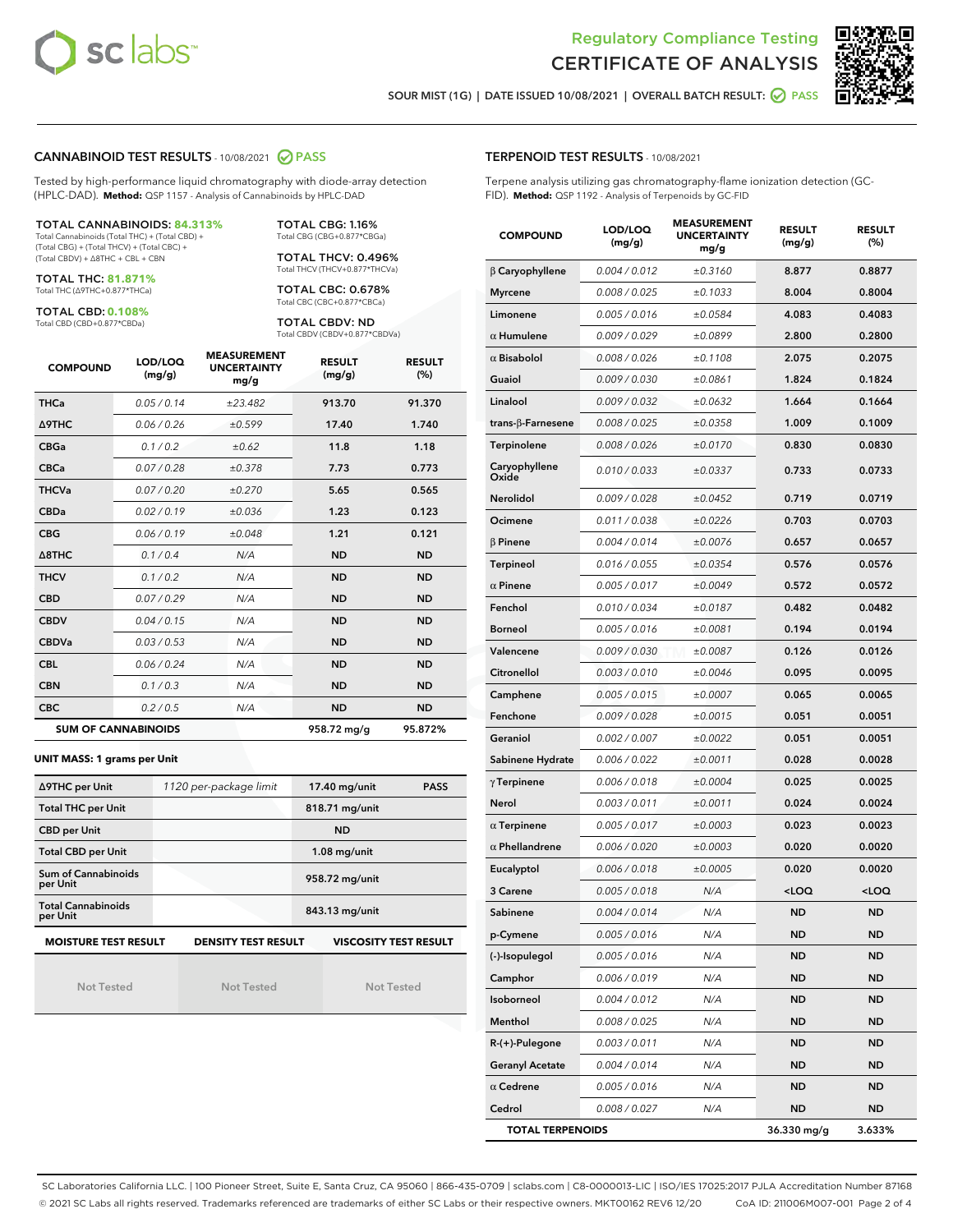



SOUR MIST (1G) | DATE ISSUED 10/08/2021 | OVERALL BATCH RESULT: 0 PASS

# CATEGORY 1 PESTICIDE TEST RESULTS - 10/07/2021 2 PASS

Pesticide and plant growth regulator analysis utilizing high-performance liquid chromatography-mass spectrometry (HPLC-MS) or gas chromatography-mass spectrometry (GC-MS). \*GC-MS utilized where indicated. **Method:** QSP 1212 - Analysis of Pesticides and Mycotoxins by LC-MS or QSP 1213 - Analysis of Pesticides by GC-MS

| 0.03 / 0.08<br><b>ND</b><br>Aldicarb<br>$\ge$ LOD<br><b>PASS</b><br>N/A<br>Carbofuran<br>0.02 / 0.05<br>N/A<br><b>ND</b><br><b>PASS</b><br>$\ge$ LOD<br>Chlordane*<br>0.03 / 0.08<br>N/A<br><b>ND</b><br><b>PASS</b><br>$\ge$ LOD<br>Chlorfenapyr*<br>0.03/0.10<br>N/A<br><b>ND</b><br><b>PASS</b><br>$\ge$ LOD<br>N/A<br><b>ND</b><br><b>PASS</b><br>Chlorpyrifos<br>0.02 / 0.06<br>$\ge$ LOD<br>0.02 / 0.07<br>N/A<br><b>ND</b><br><b>PASS</b><br>Coumaphos<br>$\ge$ LOD<br>Daminozide<br>0.02 / 0.07<br>$\ge$ LOD<br>N/A<br><b>ND</b><br><b>PASS</b><br><b>DDVP</b><br>0.03/0.09<br>$\ge$ LOD<br>N/A<br><b>ND</b><br><b>PASS</b><br>(Dichlorvos)<br><b>Dimethoate</b><br>0.03 / 0.08<br><b>PASS</b><br>$\ge$ LOD<br>N/A<br><b>ND</b><br>0.03/0.10<br>N/A<br><b>ND</b><br><b>PASS</b><br>Ethoprop(hos)<br>$\ge$ LOD<br>0.02/0.06<br>N/A<br><b>ND</b><br><b>PASS</b><br>Etofenprox<br>$>$ LOD<br>0.03 / 0.08<br><b>ND</b><br><b>PASS</b><br>Fenoxycarb<br>$\ge$ LOD<br>N/A<br>0.03/0.08<br>$\ge$ LOD<br>N/A<br><b>ND</b><br><b>PASS</b><br>Fipronil<br>Imazalil<br>0.02 / 0.06<br>N/A<br><b>ND</b><br>$>$ LOD<br><b>PASS</b><br><b>Methiocarb</b><br>0.02 / 0.07<br>$\ge$ LOD<br>N/A<br><b>ND</b><br><b>PASS</b><br>Methyl<br>0.03/0.10<br>N/A<br><b>ND</b><br>$\ge$ LOD<br><b>PASS</b><br>parathion<br><b>Mevinphos</b><br>0.03/0.09<br>$>$ LOD<br>N/A<br><b>ND</b><br><b>PASS</b><br>Paclobutrazol<br>0.02 / 0.05<br>N/A<br><b>ND</b><br><b>PASS</b><br>$\ge$ LOD<br>0.03/0.09<br>$\ge$ LOD<br>N/A<br><b>ND</b><br><b>PASS</b><br>Propoxur<br>0.03/0.08<br>$\ge$ LOD<br>N/A<br><b>ND</b><br><b>PASS</b><br>Spiroxamine<br>0.03/0.10<br><b>Thiacloprid</b><br>$\ge$ LOD<br>N/A<br><b>ND</b><br><b>PASS</b> | <b>COMPOUND</b> | LOD/LOQ<br>$(\mu g/g)$ | <b>ACTION</b><br><b>LIMIT</b><br>$(\mu g/g)$ | <b>MEASUREMENT</b><br><b>UNCERTAINTY</b><br>$\mu$ g/g | <b>RESULT</b><br>$(\mu g/g)$ | <b>RESULT</b> |
|--------------------------------------------------------------------------------------------------------------------------------------------------------------------------------------------------------------------------------------------------------------------------------------------------------------------------------------------------------------------------------------------------------------------------------------------------------------------------------------------------------------------------------------------------------------------------------------------------------------------------------------------------------------------------------------------------------------------------------------------------------------------------------------------------------------------------------------------------------------------------------------------------------------------------------------------------------------------------------------------------------------------------------------------------------------------------------------------------------------------------------------------------------------------------------------------------------------------------------------------------------------------------------------------------------------------------------------------------------------------------------------------------------------------------------------------------------------------------------------------------------------------------------------------------------------------------------------------------------------------------------------------------------------------------------------------------------------|-----------------|------------------------|----------------------------------------------|-------------------------------------------------------|------------------------------|---------------|
|                                                                                                                                                                                                                                                                                                                                                                                                                                                                                                                                                                                                                                                                                                                                                                                                                                                                                                                                                                                                                                                                                                                                                                                                                                                                                                                                                                                                                                                                                                                                                                                                                                                                                                              |                 |                        |                                              |                                                       |                              |               |
|                                                                                                                                                                                                                                                                                                                                                                                                                                                                                                                                                                                                                                                                                                                                                                                                                                                                                                                                                                                                                                                                                                                                                                                                                                                                                                                                                                                                                                                                                                                                                                                                                                                                                                              |                 |                        |                                              |                                                       |                              |               |
|                                                                                                                                                                                                                                                                                                                                                                                                                                                                                                                                                                                                                                                                                                                                                                                                                                                                                                                                                                                                                                                                                                                                                                                                                                                                                                                                                                                                                                                                                                                                                                                                                                                                                                              |                 |                        |                                              |                                                       |                              |               |
|                                                                                                                                                                                                                                                                                                                                                                                                                                                                                                                                                                                                                                                                                                                                                                                                                                                                                                                                                                                                                                                                                                                                                                                                                                                                                                                                                                                                                                                                                                                                                                                                                                                                                                              |                 |                        |                                              |                                                       |                              |               |
|                                                                                                                                                                                                                                                                                                                                                                                                                                                                                                                                                                                                                                                                                                                                                                                                                                                                                                                                                                                                                                                                                                                                                                                                                                                                                                                                                                                                                                                                                                                                                                                                                                                                                                              |                 |                        |                                              |                                                       |                              |               |
|                                                                                                                                                                                                                                                                                                                                                                                                                                                                                                                                                                                                                                                                                                                                                                                                                                                                                                                                                                                                                                                                                                                                                                                                                                                                                                                                                                                                                                                                                                                                                                                                                                                                                                              |                 |                        |                                              |                                                       |                              |               |
|                                                                                                                                                                                                                                                                                                                                                                                                                                                                                                                                                                                                                                                                                                                                                                                                                                                                                                                                                                                                                                                                                                                                                                                                                                                                                                                                                                                                                                                                                                                                                                                                                                                                                                              |                 |                        |                                              |                                                       |                              |               |
|                                                                                                                                                                                                                                                                                                                                                                                                                                                                                                                                                                                                                                                                                                                                                                                                                                                                                                                                                                                                                                                                                                                                                                                                                                                                                                                                                                                                                                                                                                                                                                                                                                                                                                              |                 |                        |                                              |                                                       |                              |               |
|                                                                                                                                                                                                                                                                                                                                                                                                                                                                                                                                                                                                                                                                                                                                                                                                                                                                                                                                                                                                                                                                                                                                                                                                                                                                                                                                                                                                                                                                                                                                                                                                                                                                                                              |                 |                        |                                              |                                                       |                              |               |
|                                                                                                                                                                                                                                                                                                                                                                                                                                                                                                                                                                                                                                                                                                                                                                                                                                                                                                                                                                                                                                                                                                                                                                                                                                                                                                                                                                                                                                                                                                                                                                                                                                                                                                              |                 |                        |                                              |                                                       |                              |               |
|                                                                                                                                                                                                                                                                                                                                                                                                                                                                                                                                                                                                                                                                                                                                                                                                                                                                                                                                                                                                                                                                                                                                                                                                                                                                                                                                                                                                                                                                                                                                                                                                                                                                                                              |                 |                        |                                              |                                                       |                              |               |
|                                                                                                                                                                                                                                                                                                                                                                                                                                                                                                                                                                                                                                                                                                                                                                                                                                                                                                                                                                                                                                                                                                                                                                                                                                                                                                                                                                                                                                                                                                                                                                                                                                                                                                              |                 |                        |                                              |                                                       |                              |               |
|                                                                                                                                                                                                                                                                                                                                                                                                                                                                                                                                                                                                                                                                                                                                                                                                                                                                                                                                                                                                                                                                                                                                                                                                                                                                                                                                                                                                                                                                                                                                                                                                                                                                                                              |                 |                        |                                              |                                                       |                              |               |
|                                                                                                                                                                                                                                                                                                                                                                                                                                                                                                                                                                                                                                                                                                                                                                                                                                                                                                                                                                                                                                                                                                                                                                                                                                                                                                                                                                                                                                                                                                                                                                                                                                                                                                              |                 |                        |                                              |                                                       |                              |               |
|                                                                                                                                                                                                                                                                                                                                                                                                                                                                                                                                                                                                                                                                                                                                                                                                                                                                                                                                                                                                                                                                                                                                                                                                                                                                                                                                                                                                                                                                                                                                                                                                                                                                                                              |                 |                        |                                              |                                                       |                              |               |
|                                                                                                                                                                                                                                                                                                                                                                                                                                                                                                                                                                                                                                                                                                                                                                                                                                                                                                                                                                                                                                                                                                                                                                                                                                                                                                                                                                                                                                                                                                                                                                                                                                                                                                              |                 |                        |                                              |                                                       |                              |               |
|                                                                                                                                                                                                                                                                                                                                                                                                                                                                                                                                                                                                                                                                                                                                                                                                                                                                                                                                                                                                                                                                                                                                                                                                                                                                                                                                                                                                                                                                                                                                                                                                                                                                                                              |                 |                        |                                              |                                                       |                              |               |
|                                                                                                                                                                                                                                                                                                                                                                                                                                                                                                                                                                                                                                                                                                                                                                                                                                                                                                                                                                                                                                                                                                                                                                                                                                                                                                                                                                                                                                                                                                                                                                                                                                                                                                              |                 |                        |                                              |                                                       |                              |               |
|                                                                                                                                                                                                                                                                                                                                                                                                                                                                                                                                                                                                                                                                                                                                                                                                                                                                                                                                                                                                                                                                                                                                                                                                                                                                                                                                                                                                                                                                                                                                                                                                                                                                                                              |                 |                        |                                              |                                                       |                              |               |
|                                                                                                                                                                                                                                                                                                                                                                                                                                                                                                                                                                                                                                                                                                                                                                                                                                                                                                                                                                                                                                                                                                                                                                                                                                                                                                                                                                                                                                                                                                                                                                                                                                                                                                              |                 |                        |                                              |                                                       |                              |               |
|                                                                                                                                                                                                                                                                                                                                                                                                                                                                                                                                                                                                                                                                                                                                                                                                                                                                                                                                                                                                                                                                                                                                                                                                                                                                                                                                                                                                                                                                                                                                                                                                                                                                                                              |                 |                        |                                              |                                                       |                              |               |

# CATEGORY 2 PESTICIDE TEST RESULTS - 10/07/2021 @ PASS

| <b>COMPOUND</b>          | LOD/LOO<br>$(\mu g/g)$ | <b>ACTION</b><br>LIMIT<br>$(\mu g/g)$ | <b>MEASUREMENT</b><br><b>UNCERTAINTY</b><br>$\mu$ g/g | <b>RESULT</b><br>$(\mu g/g)$ | <b>RESULT</b> |  |
|--------------------------|------------------------|---------------------------------------|-------------------------------------------------------|------------------------------|---------------|--|
| Abamectin                | 0.03/0.10              | 0.1                                   | N/A                                                   | <b>ND</b>                    | <b>PASS</b>   |  |
| Acephate                 | 0.02/0.07              | 0.1                                   | N/A                                                   | <b>ND</b>                    | <b>PASS</b>   |  |
| Acequinocyl              | 0.02/0.07              | 0.1                                   | N/A                                                   | <b>ND</b>                    | <b>PASS</b>   |  |
| Acetamiprid              | 0.02/0.05              | 0.1                                   | N/A                                                   | <b>ND</b>                    | <b>PASS</b>   |  |
| Azoxystrobin             | 0.02/0.07              | 0.1                                   | N/A                                                   | <b>ND</b>                    | <b>PASS</b>   |  |
| <b>Bifenazate</b>        | 0.01/0.04              | 0.1                                   | N/A                                                   | <b>ND</b>                    | <b>PASS</b>   |  |
| <b>Bifenthrin</b>        | 0.02/0.05              | 3                                     | N/A                                                   | <b>ND</b>                    | <b>PASS</b>   |  |
| <b>Boscalid</b>          | 0.03/0.09              | 0.1                                   | N/A                                                   | <b>ND</b>                    | <b>PASS</b>   |  |
| Captan                   | 0.19/0.57              | 0.7                                   | N/A                                                   | <b>ND</b>                    | <b>PASS</b>   |  |
| Carbaryl                 | 0.02/0.06              | 0.5                                   | N/A                                                   | <b>ND</b>                    | <b>PASS</b>   |  |
| Chlorantranilip-<br>role | 0.04/0.12              | 10                                    | N/A                                                   | <b>ND</b>                    | <b>PASS</b>   |  |
| Clofentezine             | 0.03/0.09              | 0.1                                   | N/A                                                   | <b>ND</b>                    | <b>PASS</b>   |  |

# CATEGORY 2 PESTICIDE TEST RESULTS - 10/07/2021 continued

| <b>COMPOUND</b>               | LOD/LOQ<br>(µg/g) | <b>ACTION</b><br><b>LIMIT</b><br>(µg/g) | <b>MEASUREMENT</b><br><b>UNCERTAINTY</b><br>µg/g | <b>RESULT</b><br>(µg/g) | <b>RESULT</b> |
|-------------------------------|-------------------|-----------------------------------------|--------------------------------------------------|-------------------------|---------------|
| Cyfluthrin                    | 0.12 / 0.38       | $\overline{c}$                          | N/A                                              | <b>ND</b>               | <b>PASS</b>   |
| Cypermethrin                  | 0.11/0.32         | 1                                       | N/A                                              | <b>ND</b>               | <b>PASS</b>   |
| <b>Diazinon</b>               | 0.02 / 0.05       | 0.1                                     | N/A                                              | <b>ND</b>               | <b>PASS</b>   |
| Dimethomorph                  | 0.03 / 0.09       | 2                                       | N/A                                              | <b>ND</b>               | <b>PASS</b>   |
| Etoxazole                     | 0.02 / 0.06       | 0.1                                     | N/A                                              | <b>ND</b>               | <b>PASS</b>   |
| Fenhexamid                    | 0.03 / 0.09       | 0.1                                     | N/A                                              | <b>ND</b>               | <b>PASS</b>   |
| Fenpyroximate                 | 0.02 / 0.06       | 0.1                                     | N/A                                              | <b>ND</b>               | <b>PASS</b>   |
| Flonicamid                    | 0.03/0.10         | 0.1                                     | N/A                                              | <b>ND</b>               | <b>PASS</b>   |
| Fludioxonil                   | 0.03 / 0.10       | 0.1                                     | N/A                                              | <b>ND</b>               | <b>PASS</b>   |
| Hexythiazox                   | 0.02 / 0.07       | 0.1                                     | N/A                                              | <b>ND</b>               | <b>PASS</b>   |
| Imidacloprid                  | 0.04 / 0.11       | 5                                       | N/A                                              | <b>ND</b>               | <b>PASS</b>   |
| Kresoxim-methyl               | 0.02 / 0.07       | 0.1                                     | N/A                                              | <b>ND</b>               | <b>PASS</b>   |
| <b>Malathion</b>              | 0.03 / 0.09       | 0.5                                     | N/A                                              | <b>ND</b>               | <b>PASS</b>   |
| Metalaxyl                     | 0.02 / 0.07       | $\overline{c}$                          | N/A                                              | <b>ND</b>               | <b>PASS</b>   |
| Methomyl                      | 0.03 / 0.10       | 1                                       | N/A                                              | <b>ND</b>               | <b>PASS</b>   |
| Myclobutanil                  | 0.03 / 0.09       | 0.1                                     | N/A                                              | <b>ND</b>               | <b>PASS</b>   |
| Naled                         | 0.02 / 0.07       | 0.1                                     | N/A                                              | <b>ND</b>               | <b>PASS</b>   |
| Oxamyl                        | 0.04 / 0.11       | 0.5                                     | N/A                                              | <b>ND</b>               | <b>PASS</b>   |
| Pentachloronitro-<br>benzene* | 0.03 / 0.09       | 0.1                                     | N/A                                              | <b>ND</b>               | <b>PASS</b>   |
| Permethrin                    | 0.04 / 0.12       | 0.5                                     | N/A                                              | <b>ND</b>               | <b>PASS</b>   |
| Phosmet                       | 0.03 / 0.10       | 0.1                                     | N/A                                              | <b>ND</b>               | <b>PASS</b>   |
| Piperonylbu-<br>toxide        | 0.02 / 0.07       | 3                                       | N/A                                              | <b>ND</b>               | <b>PASS</b>   |
| Prallethrin                   | 0.03 / 0.08       | 0.1                                     | N/A                                              | <b>ND</b>               | <b>PASS</b>   |
| Propiconazole                 | 0.02 / 0.07       | 0.1                                     | N/A                                              | <b>ND</b>               | <b>PASS</b>   |
| Pyrethrins                    | 0.04 / 0.12       | 0.5                                     | N/A                                              | ND                      | <b>PASS</b>   |
| Pyridaben                     | 0.02 / 0.07       | 0.1                                     | N/A                                              | <b>ND</b>               | <b>PASS</b>   |
| Spinetoram                    | 0.02 / 0.07       | 0.1                                     | N/A                                              | <b>ND</b>               | <b>PASS</b>   |
| Spinosad                      | 0.02 / 0.07       | 0.1                                     | N/A                                              | <b>ND</b>               | <b>PASS</b>   |
| Spiromesifen                  | 0.02 / 0.05       | 0.1                                     | N/A                                              | <b>ND</b>               | <b>PASS</b>   |
| Spirotetramat                 | 0.02 / 0.06       | 0.1                                     | N/A                                              | <b>ND</b>               | <b>PASS</b>   |
| Tebuconazole                  | 0.02 / 0.07       | 0.1                                     | N/A                                              | <b>ND</b>               | <b>PASS</b>   |
| Thiamethoxam                  | 0.03 / 0.10       | 5                                       | N/A                                              | <b>ND</b>               | <b>PASS</b>   |
| Trifloxystrobin               | 0.03 / 0.08       | 0.1                                     | N/A                                              | <b>ND</b>               | <b>PASS</b>   |

SC Laboratories California LLC. | 100 Pioneer Street, Suite E, Santa Cruz, CA 95060 | 866-435-0709 | sclabs.com | C8-0000013-LIC | ISO/IES 17025:2017 PJLA Accreditation Number 87168 © 2021 SC Labs all rights reserved. Trademarks referenced are trademarks of either SC Labs or their respective owners. MKT00162 REV6 12/20 CoA ID: 211006M007-001 Page 3 of 4